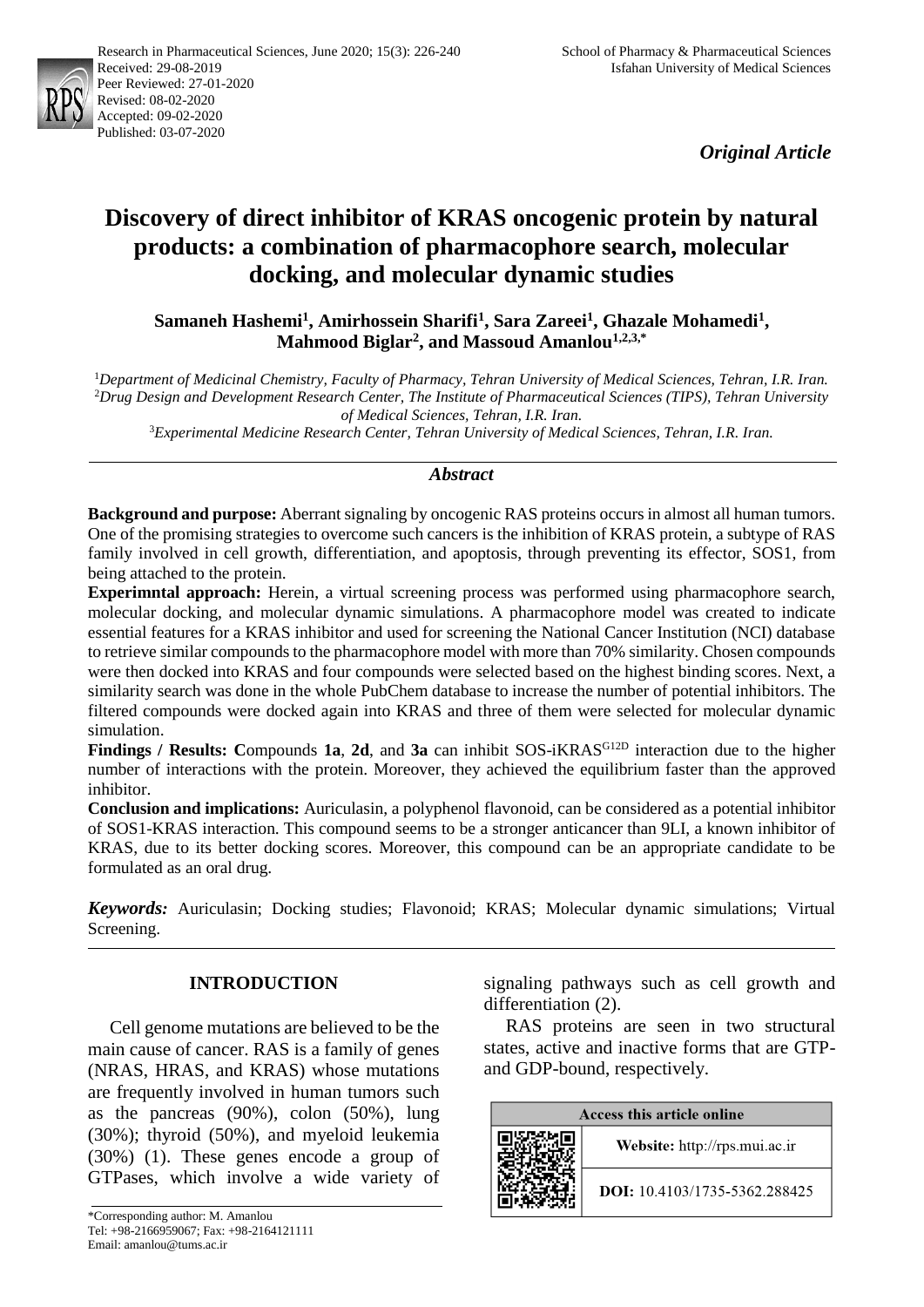The transformation between these states is regulated by two groups of molecules including guanine nucleotide exchange factors (GEFs), SOS1 and SOS2, which is necessary for the exchange of GDP to GTP; and GTPaseactivating proteins (GAPs) which increase the intrinsic RAS GTPase activity and hydrolyze GTP to GDP  $(2,3)$ .

Blocking RAS function includes several methods such as blocking the protein expression, post-translational processing, membrane anchorage, GTP affinity, effector interaction, and selective targeting of the cells with uncontrolled RAS signaling  $(4-7)$ .

KRAS, a 21 kDa monomeric protein, is a subtype of RAS family which is believed to regulate cell growth, differentiation, and apoptosis through several signaling pathways including PI3K-PDK1-AKT, RAF-MEK-ERK, and TIAMI-RAC1 (8,9). Mutation at its codon 12 is one of the most frequent types of KRAS mutants (10) which disables the protein to hydrolyse GTP, resulting in a prolonged signal of cell proliferation (11,12). Pico molar binding affinity of KRAS for GTP and high concentration of cellular GTP are the reasons why designing a competitive inhibitor seems to be hardly practical (13). Therefore, it seems that interfering KRAS-SOS1 interaction might be an alternative approach to prevent RAS to be active by SOS1.

Flavonoids are a group of naturally occurring compounds with several biological activities including antitumor properties (14). They have been applied in RAS-targeted cancer treatment by controlling RAS gene expression and inhibiting RAS post-translational modifications (15,16).

Flavans are a subtype of flavonoids with common benzopyran backbone. These compounds are believed to be 93% of the total daily flavonoid intake in the USA (17). The beneficial effects of flavans are acknowledged in the treatment and prevention of cancer (18,19).

A pharmacophore model is a group of steric and electronic features, which are essential to reach the optimal interactions of a ligand with a protein active site. Today, pharmacophore screening is a well-known method that has two major advantages: first, it significantly increases the speed of the compounds filtering process and second, it allows retrieval of ligands with diverse structures (20).

The aim of this study is to investigate the potential anticancer flavonoids especially flavans that may disrupt KRAS-SOS1 interaction. To do this, the following methods were used: flavan similarity searches, pharmacophore filtering, molecular docking studies, and molecular dynamic (MD) simulations. Finally, a potential inhibitor was identified.

# **MATERIALS AND METHODS**

## *Generation of pharmacophore model and structure selection*

Both active and inactive forms of KRAS<sup>G12D</sup> are unable to hydrolyze GTP, and a prolonged cell proliferation signal is observed after exchanging of GDP to GTP by SOS1 turning KRAS to its active form. Therefore, to interfere with KRAS-SOS1 interaction and hence prevent KRAS to be active by SOS1, inactive (GDP-bound) form of KRASG12D mutant  $(iKRAS^{G12D})$  was used for discovering new potential inhibitors. Indeed, disturbing SOS1 *i*KRASG12D interaction necessarily depends on the ligand binding into the vacant SOS1 binding pocket, the state that is only observed in its inactive form.

In order to identify key interactions between the amino acid residues of SOS1 binding pocket and *i*KRAS<sup>G12D</sup> potential inhibitors, benzimidazole (BZI) and 4,6 dichloro-2-methyl-3-aminoethyl-indole (9LI), a pharmacophore model was created by LigandScout (Ver. 3.1) software (Inte:Ligand GmbH, Austria). This program allows to a fully automated pharmacophore generation from protein-ligand complex, and also creates the best-matched pharmacophores to detect the number and type of primary existing ligand-residue interactions on the protein active site. These interactions contain H bond donor and acceptor, positive and negative ionizable area, hydrophobic areas, and aromatic ring. Then, prepared pharmacophoric map used for pharmacophorebased virtual screening.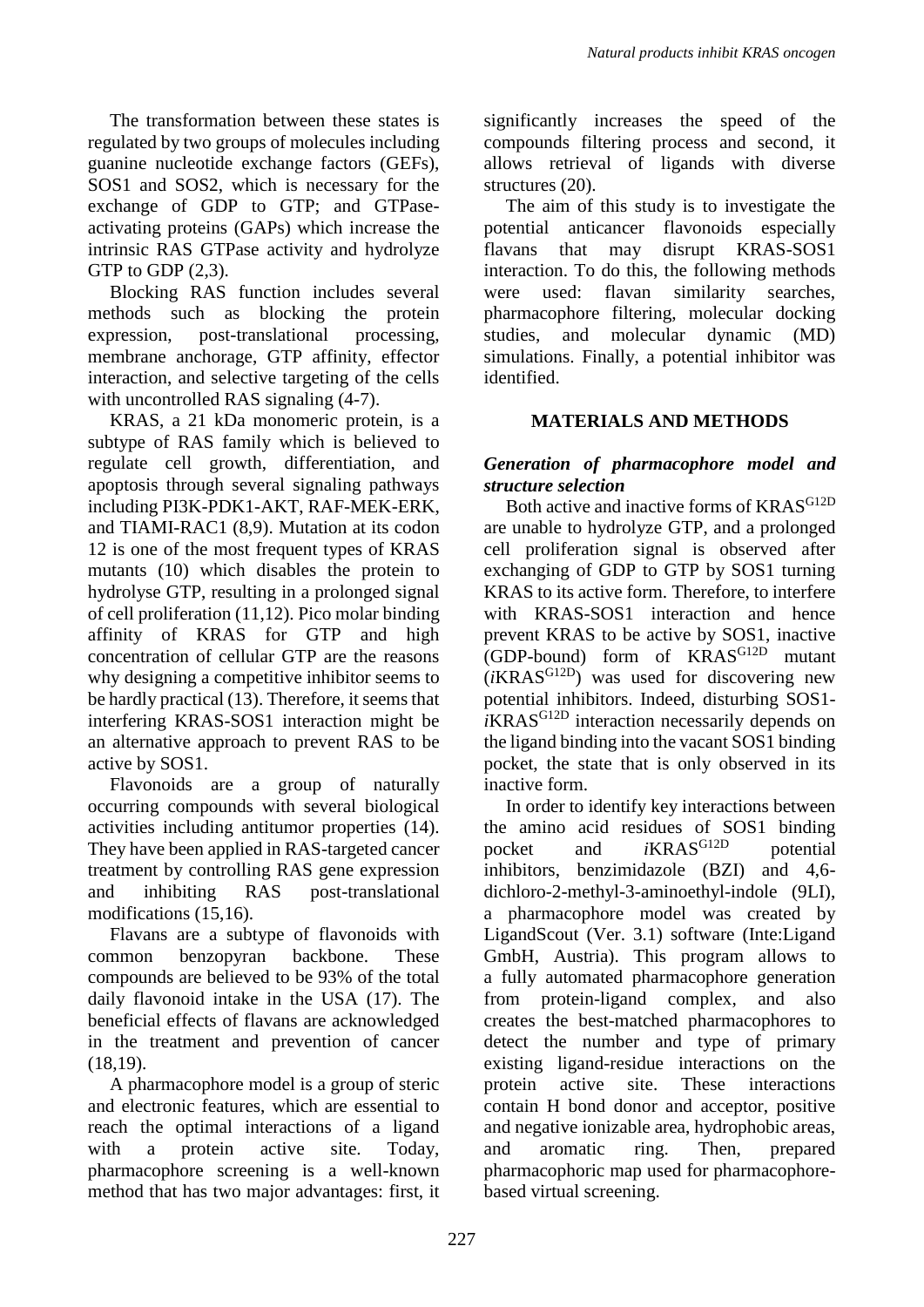

**Fig. 1.** Flowchart illustrating the filtering process to select the final set of three compounds from approximately 120 hits from the National Cancer Institution and 93 hits from PubChem databases.

The crystal structure of the KRAS (PDB ID: 4DSU) with 1.7 Å resolution with its co-crystal inhibitor, BZI, was obtained from the Protein Data Bank (http://www.pdb.org). Although the available co-crystal ligand is principally applied for the pharmacophore elucidation, BZI is probably too small for appropriate pharmacophore generation. Therefore, the crystal structure of 4DST with 9LI (DCAI), another approved *i*KRAS<sup>G12D</sup>inhibitor, was used to generate an appropriate pharmacophore (21). The overall process of our procedure is summarized in Fig. 1.

## *Docking simulation protocol*

The ability of small molecules to interact with protein plays a major role in the dynamics of the protein, which may enhance/inhibit its biological function. The molecular docking method is used to study the spatial orientation of a ligand in an active site of the macromolecule. Besides, it is possible to calculate the binding affinity of a ligand on a defined protein active site.

The crystal structure of the KRAS (PDB ID: 4DSU) has been obtained from the RCSB protein data bank (http://www.pdb.org). The input files for docking of KRAS<sup>G12D</sup> and all ligands were prepared by Auto Dock Tools (ADT) package (version 1.5.6, The Scripps Research Institute, Florida, USA). All Ligands and water molecules except GDP were removed from the protein PDB file and GDP was considered as a part of the receptor. Polar hydrogens were added and partial atomic charges computed by the Kollman-united charges method. The prepared protein structure was saved in PDBQT format as an input file for the docking process.

The two-dimensional (2D) structure of the BZI and DCAI ligands were drawn by MarvinSketch (Ver. 5.7, ChemAxon) and minimized by Chem3D Ultra (Ver. 8) and saved as a PDB format. To prepare the ligand input files, 3D structures of the ligands whether obtained from the National Cancer Institution (NCI) or PubChem databases with SDF format files were converted to the PDB format by the OpenBabel software. Non-polar hydrogens of ligands were merged and the Gasteiger charges were computed by AutoDock Tools. Finally, prepared files were saved as a PDBQT format.

In this study, docking simulation by AutoDock Vina (version 1.1.2, The Scripps Research Institute, Florida, USA) was used to calculate the free energies of binding of inhibitors and to determine the positions of the ligands on the defined active sites. A grid box of  $25 \times 25 \times 25$  Å with a grid point with a spacing of 0.375 Å was created around the SOS1 binding pocket, in a 100-run job. The center of the grid box was set to the co-crystallized ligand. Other docking parameters were set to the default values. The best binding mode of each ligand was selected based on its binding energy with reasonable spatial orientation inside of the binding pocket.

# *Validation*

In validation step, the BZI co-crystal ligand of KRAS is redocked into the protein active site. The docking simulations are convincing if root mean square deviation (RMSD) value between the simulated ligand pose and experimentally known orientation is lower than 2 Å. For this purpose, BZI was docked, RMSD value calculated, and then superimposed over the co-crystallized ligand inside the  $iKRAS<sup>G12D</sup>$ binding pocket (Fig. 2A).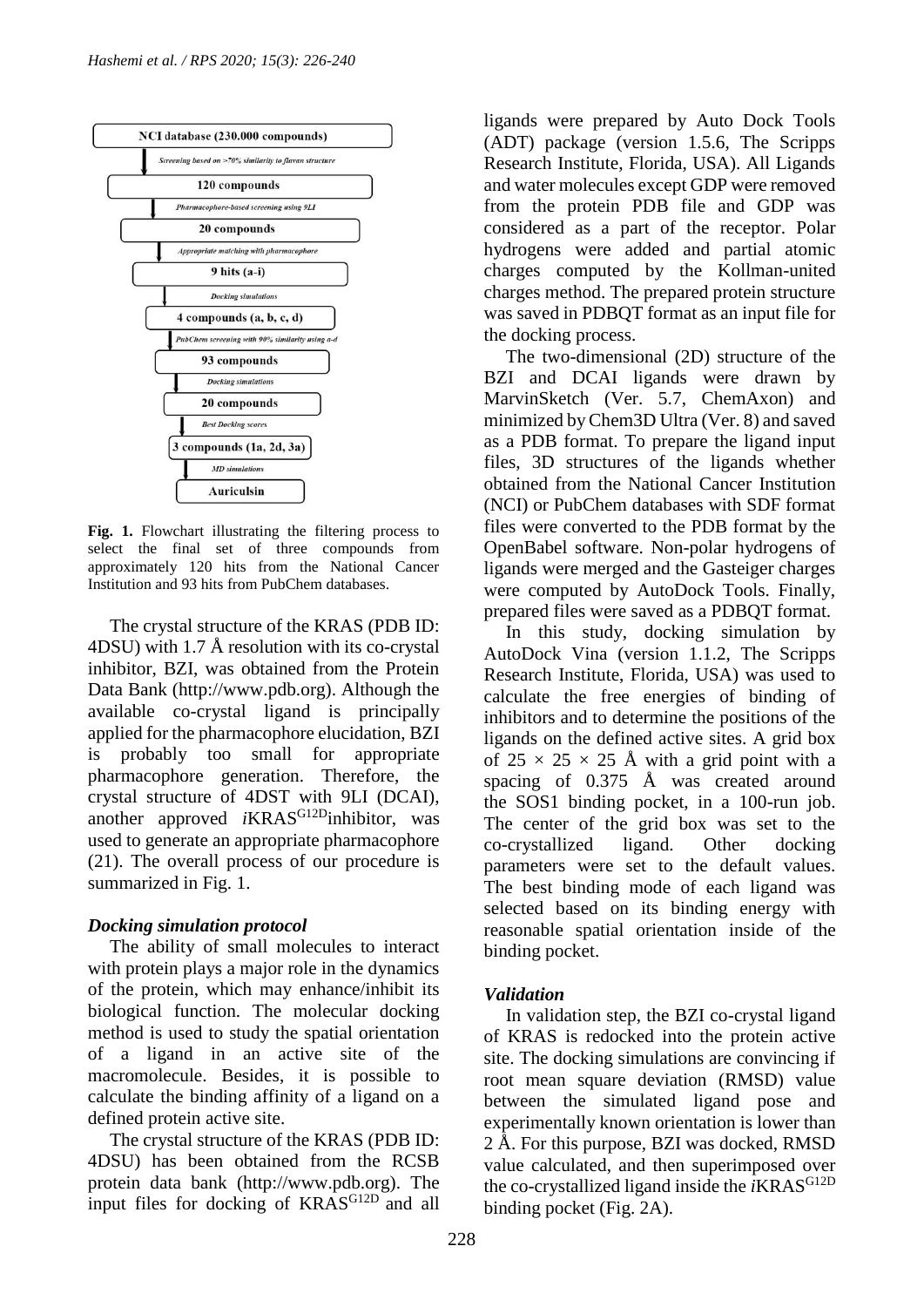

**Fig. 2.** Superimposed perspective of (A) benzimidazole and (B) 4,6-dichloro-2-methyl-3-aminoethyl-indole docking poses over the co-crystallized ligand (benzimidazole) of the crystal structure of the KRAS. As it can be seen, docking poses of both ligands accurately mimic the spatial orientation of co-crystallized ligand.

In the same manner, the best docking pose of 9LI was superimposed over co-crystallized ligand to make validation stronger (Fig. 2B).

### *Filtering strategy*

In the first step, we started with enhanced NCI database browser 2.2 (https:// cactus.nci.nih.gov/ncidb2.2/) which is an open compilation of the experimentally approved anticancer compounds (> 250,000 structures) of which, the flavan-like structures were retrieved to minimize the cytotoxicity and adverse effects of inhibitors. The general structure of flavan (Fig. 3) was used as a query in NCI database and a 70% similarity search was chosen. The result structures were downloaded in a SDF format. Afterward, pharmacophore filtering was conducted by LigandScout to find natural compounds with similar binding features of DCAI inhibitor against *i*KRAS<sup>G12D</sup>. Compounds retrieved from pharmacophore filtering were then docked inside the *i*KRAS<sup>G12D</sup>-SOS1 binding pocket and the ligands with the best spatial orientations and lowest docking energies were chosen, and their 2D structures were then used for > 90% similarity search by PubChem database to increase the number of capable anti *i*KRAS<sup>G12D</sup> compound. The final compounds were further analyzed regarding Lipenski's Rule of Five to determine the structures, whose chemical and physical properties make them a potential orally active drug. Finally, the most potent compounds retrieved from PubChem were chosen to be considered for MD simulations after being docked and screened based on the lowest binding energy and mode of interaction.



**Fig. 3.** Chemical structure of flavan as a general structure has been found in many flavonoids.

### *Classical molecular dynamic simulations*

MD simulations were applied to provide a better insight into the probable behavior of final ligands inside the SOS1 binding pocket. GROMACS package 5.0.1 was used to study ligands-protein interactions in a dynamic environment. The best docking posing the final compounds were chosen and, were then fixed inside the *i*KRAS<sup>G12D</sup>-SOS1 binding pocket and used as the starting point of MD simulations.

The topology file of *i*KRAS<sup>G12D</sup> was generated by PRODRG server (http://prodrg1.dyndns.org/). The GROMACS parameters and values were set similar to our previous study (22). Since it is essential to define the correct protonation of the amino acids especially inside the active site for MD simulations,  $pK_a$  values of ionizable groups for<br>iKRAS<sup>G12D</sup> residues were predicted by residues were predicted by PROPKA (http://propka.org/) server using AMBER force field in pH 7.4.

Afterward, protein complexes were separately immersed in a dodecahedron-shaped box and the minimum distances between the protein surface and box walls were set to 1 nm. This box was filled with 6368 water model molecules through GROMACS' solvation method. The total charges of systems were negative. Therefore, seven  $Na<sup>+</sup>$  atoms were added to neutralize the complexes. In the next step, complexes were energy minimized by the steepest descent algorithm with the tolerance of 1000 kJ/mol/nm. The system went through an NVT and NPT condition for 20 ps and 2 fs, respectively. The pressure and temperature constant at 1 bar and 300 K. Then, two equilibration states were performed to optimize the solvent and ions around the protein for a period of 20 ps. Finally, the MDs were continued for a period of 100 ns.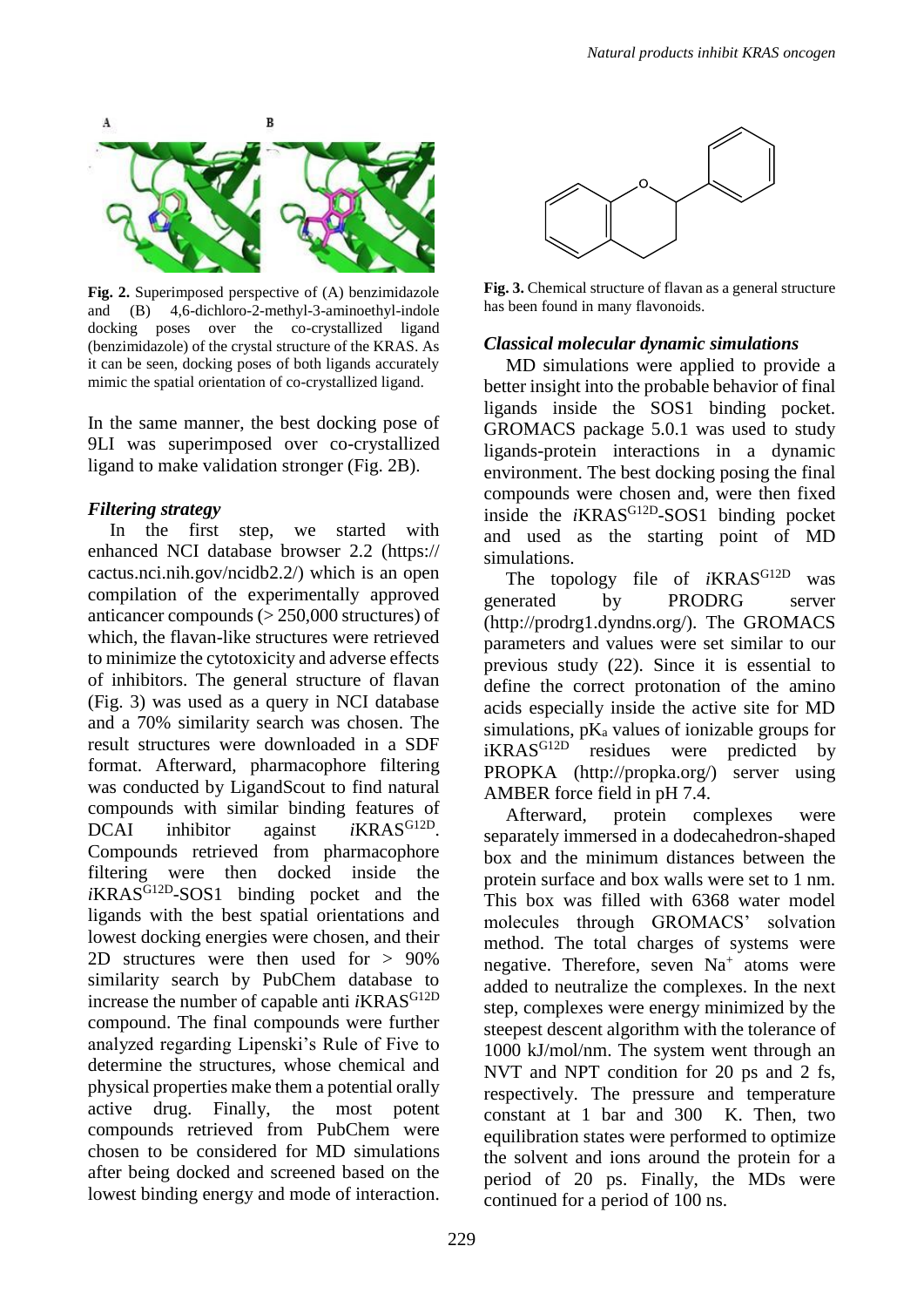#### *Data analysis and presentation software*

The ligand-protein interactions were analyzed and visualized employing LigandScout and LigPlus softwares. Docking poses were depicted by PyMol (Schrödinger, Inc), and visual MD software (VMD; University of Illinois at Urbana-Champaign, USA) was used for visualizing MD results.

#### **RESULTS**

#### *Pharmacophore map*

The validation step showed that 9LI binds to *i*KRAS<sup>G12D</sup> exactly in SOS1-binding pocket as BZI does but with lower binding energy (Fig. 4) suggesting its higher potency. Both 9LI and BZI interact with similar amino acid residues. In addition, Asp54 and Ser39 are responsible residues for making hydrogen bonds with BZI and 9LI, respectively (Fig. 4A and B). These residues are located at the outer side of the binding pocket suggesting that outer residues have a significant role in ligand binding, and could be targeted for drug design.

Moreover, the calculated RMSD value was 0.337 Å for BZI and co-crystal bound BZI and this value was  $1.85 \text{ A}^{\degree}$  for aromatic rings of 9LI and BZI. This suggests that docking simulation was successfully performed the calculations.

The structure-based pharmacophore model of the 9LI-*i*KRAS<sup>G12D</sup> binding pocket was generated using LigandScout software. The pharmacophore map included three hydrophobic regions surrounded by Val7, Leu56, and Thr74; and formed by two chlorine atoms (5.4 Å away from each other) and one with a methyl substituent (with the distances of 5.9 Å and 7.6 Å from Cl atoms) (Fig. 5). This information provided basic features for designing new inhibitor which is able to disturb the desired pocket.



**Fig. 4.** Molecular basis for the interaction of compounds 9LI and benzimidazole into SOS1-binding pocket of KRASG12D mutant. (A) The superimposed structure of compounds 9LI and benzimidazole are shown in stick and KRAS mutant in surface model. (B) Spatial arrangements of the residues involved in binding of compounds 9LI and benzimidazole with binding pocket. The models were generated using PyMOL (DeLano Scientific, LLC). 9LI, 4,6 dichloro-2-methyl-3-aminoethyl-indole.



**Fig. 5.** The generated pharmacophore model includes three hydrophobic regions which are generated by its two chlorine atoms and a methyl substituent. (A and B) It is surrounded by Val 7, Leu56, and Thr74. The distance between the three regions are shown in part C. Yellow spheres indicate the hydrophobic regions.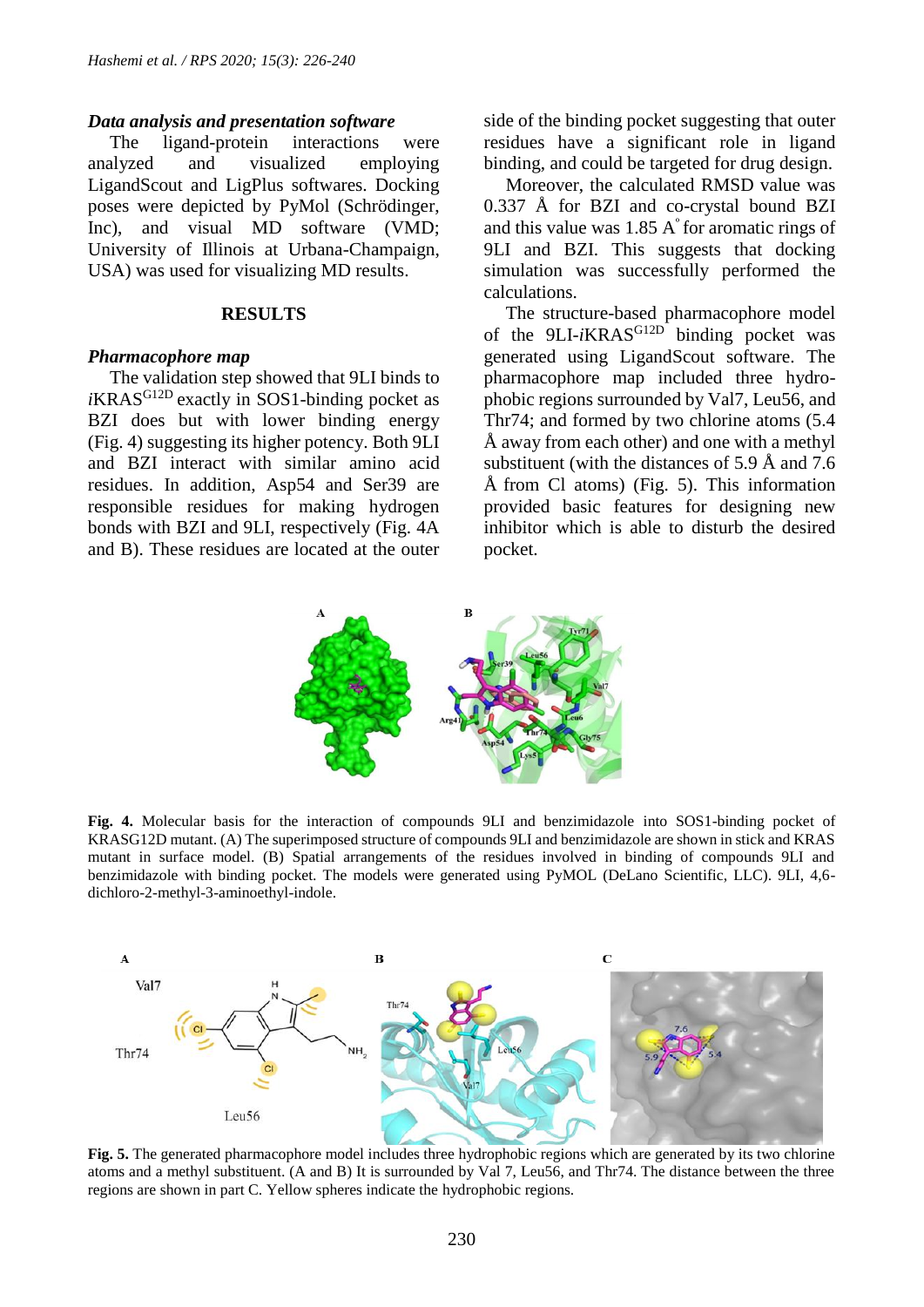#### *Identifying potential inhibitors*

The compounds' library of NCI was screened based on 70% similarity to the flavan structure. A total of 120 compounds were retrieved and screened based on the DCAI*i*KRAS G12D pharmacophore. As a result, twenty ligands proved to fit with the pharmacophore.

Among them, nine hits (**a-i**) were chosen since they had appropriate matchings with the pharmacophore (Table 1). After docking to the  $i$ KRAS<sup>G12D</sup> SOS1-binding pocket, four ligands **a**, **b**, **c**, and **d** were selected due to their higher affinities (lower free binding energies) and their positions in SOS-*i*KRAS<sup>GI2D</sup> binding pocket. Therefore, compounds **a-d** proved to have the best pharmacophores and affinities.

To increase the number of lead compounds, 2D chemical structures of **a**, **b**, **c**, and **d** compounds were used as queries for similarity search provided at PubChem compounds database. Ninety-three compounds with more than 90% structural similarity to compounds **ad** were identified and docked for further evaluations. Nineteen compounds with lowest binding free energies and the best modes of interactions with the SOS1-*i*KRAS<sup>G12D</sup> binding pocket are presented in Table 1.

Among them, three compounds (**1a**, **2d**, and **3a**) were chosen as candidates for further MD studies based on the following criteria:

(1) A chemically match between the atoms in the ligands and the receptor. For example, it is preferred that the ligand's carbon atoms are close to the receptor's hydrophobic atoms, and nitrogens and oxygens in the ligand are close to chemically similar atoms in the binding pocket.

(2) Charge complementarity between the ligands and binding sites of the proteins at physiological pH. In fact, charge complementary defines a reasonable orientation of a protonated ligand docking poses inside of protonated *i*KRASG12D active site in physiological pH. For example, in physiological pH it is possible that an OH group turns to O<sup>-</sup> and therefore it should be located near a positive group to have a proper electrostatic interaction. In docking methods sometimes, the orientation of a ligand is improper, and therefore it is essential to visualize interactions between ligand and receptor.

(3) The estimated binding energy should be less than or equal to -6 kcal/mol since the binding energy of 9LI was -5.2 kcal/mol and more potent inhibitors are considered in this study.

**Table 1.** Two dimensional representations of compounds retrieved from the National Cancer Institution database and further docking simulations. Nine hits with the best matching with KRAS<sup>G12D</sup>-9LI pharmacophore. Compounds **a**, **b**, **c**, and **d** were selected due to their higher affinities (lowest free energies of binding).

| Compounds   | <b>PubChem ID</b> | $\begin{array}{ll} \textbf{Structures} \end{array}$ | <b>Binding energies (kcal/mol)</b> |
|-------------|-------------------|-----------------------------------------------------|------------------------------------|
| $\mathbf a$ | 317611            | 'nı                                                 | $-8.6$                             |
| $\mathbf b$ | 54683839          | $\Omega$<br>O <sub>H</sub><br>`OH                   | $-8.6$                             |
| $\mathbf c$ | 4871              | HO.<br>OH.<br>`ОН                                   | $-10.2$                            |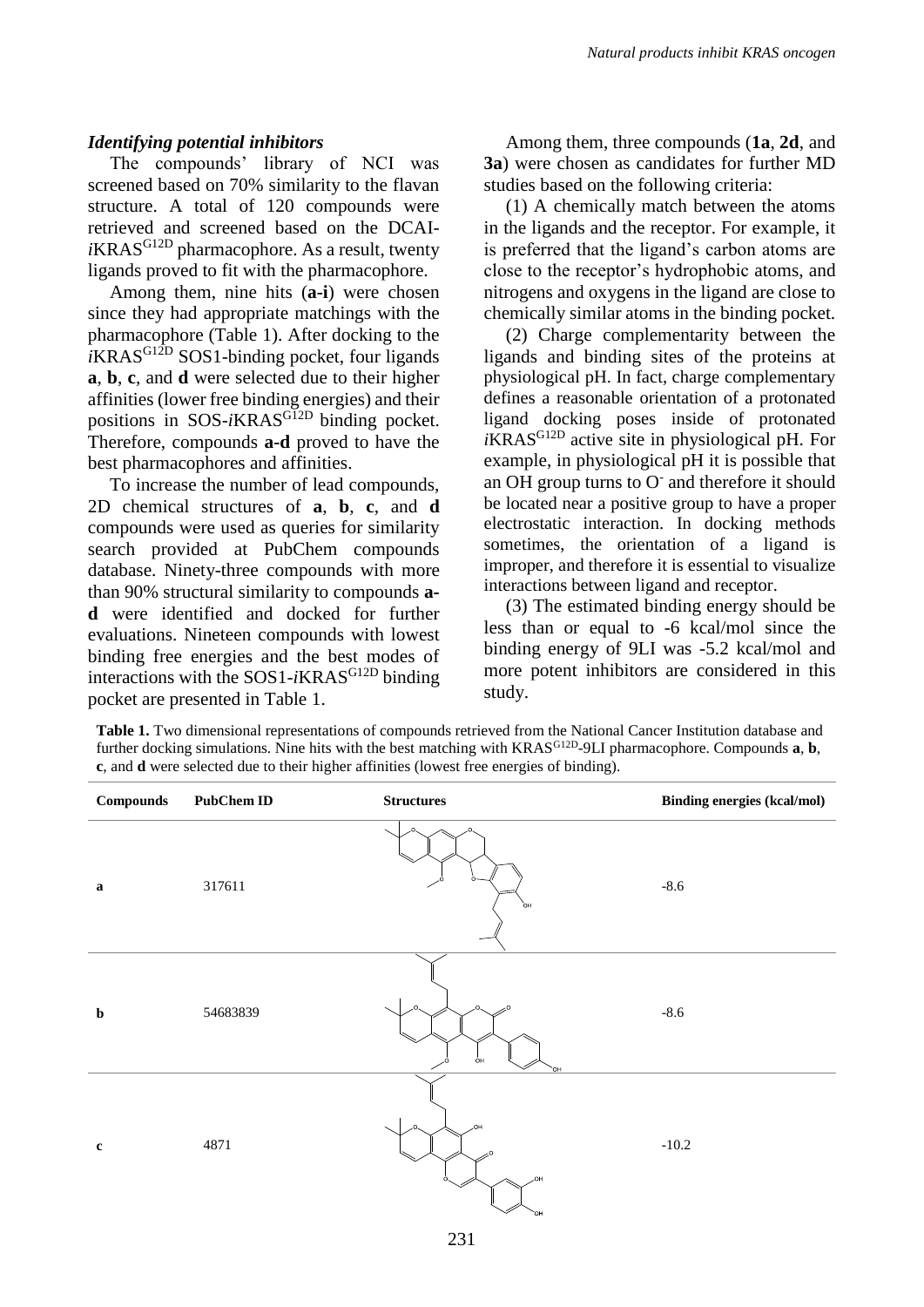|  | Table 1. (Continued) |
|--|----------------------|
|--|----------------------|

| $\label{1.1} Compounds$ | <b>PubChem ID</b> | $\begin{minipage}{.4\linewidth} Structures \end{minipage} \vspace{-0.00\linewidth}$ | <b>Binding energies (kcal/mol)</b> |
|-------------------------|-------------------|-------------------------------------------------------------------------------------|------------------------------------|
| $\mathbf d$             | 2298              | HO,<br>20<br>ŅΗ<br>NH <sub>2</sub><br>NH <sub>2</sub><br>ő                          | $-8.5$                             |
| $\mathbf e$             | 54677440          | ŌН<br>Ċl<br>,OH<br>HO.<br>$\frac{1}{\sigma}$<br>ő<br>oн<br>ÒН<br>NH <sub>2</sub>    | $-6.4$                             |
| $\mathbf f$             | 1205              | ó                                                                                   | $-6.7$                             |
| $\mathbf{g}$            | 247673            | HO.<br>HO <sub>.</sub><br>NH <sub>2</sub><br>OН.                                    | $-7.9$                             |
| ${\bf h}$               | 3213              | H                                                                                   | $-8.2$                             |
| $\mathbf i$             | 54683835          | $\overline{OH}$<br>.CI<br>HO.<br>O <sub>H</sub><br>ĊI<br>ŃH<br>Š0<br>$H_2N$         | $-5.5$                             |

Interactions of **1a**, **2d**, and **3a** compounds with *i*KRAS<sup>G12D</sup> protein are shown in Figs. 6 and 7. Besides, the calculated free energies of binding and modes of their interactions are listed in Tables 2 and 3. It can be observed that compounds **1a**, **2d**, and **3a** have better free binding energies in comparison with 9LI (-9.5, -9, and -9.8 Kcal/mol for **1a**, **2d**, and **3a**, respectively; and -5.2 for 9LI). This issue suggests that these compounds may interfere

SOS1 and iKRAS<sup>G12D</sup> interaction with higher potencies than 9LI. As seen in Fig. 7C and E, Met67 and Asp54 can establish a hydrogen bond with the OH substituents of **1a** and **3a**, respectively, while no hydrogen bond is seen in  $2d - iKRAS^{G12D}$  (Fig. 7D).

Compound **1a** is located into a hydrophobic cage surrounded by Val7, Lys5, Leu56, Tyr71, Asp54, Ser39, Thr74, Leu6, Ala66, and Gln70; and the hydroxyl groups belong to one of the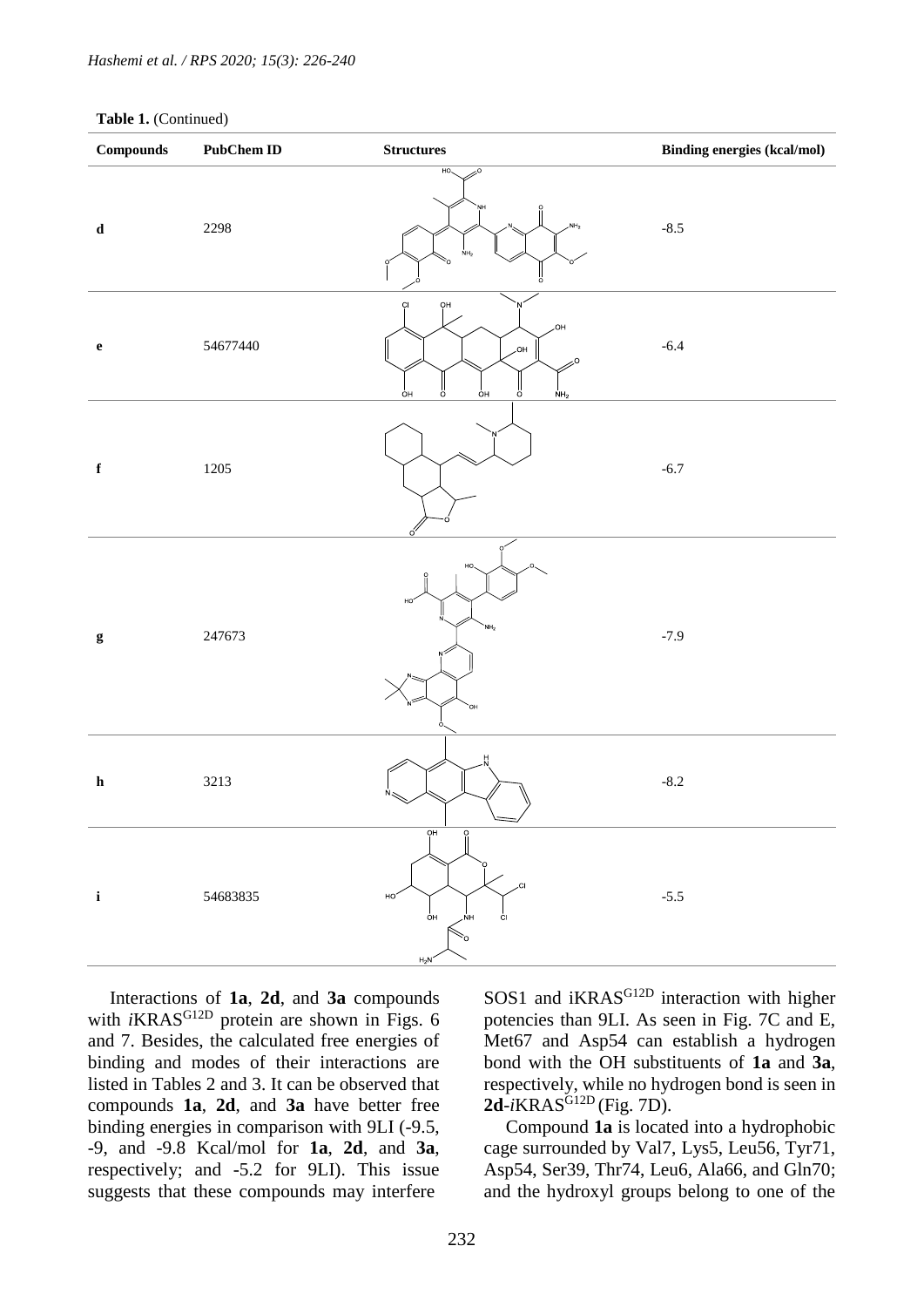phenols made a hydrogen bond with Met67. The benzyl ring of compound **2d** was located between Val7, Leu6, Leu56, and Asp54, and its methyl group made hydrophobic interaction with Glu37 and Met67 (Fig. 7D). All residues involving in **3a**-protein interactions formed hydrophobic interactions except that Asp54 made a hydrogen bond with **3a**'s hydroxyl group of prenyl substituent (Fig. 7C).

#### *Lipenski's Rule of Five*

Table 4 shows the physicochemical features of compounds **1a**, **2d,** and **3a**, all of which have the potential to be used as oral drugs based on Lipinski's criterion.

#### *Molecular dynamic studies*

To provide a closer view of compounds stability inside of KRAS active pocket, MD simulations were performed for compounds **1a**, **2d**, and **3a** as well as 9Li for a period of 100 ns (Fig. 8). The RMSD plot of  $Ca$ of the ligands shows that all compounds reached an equilibrium and made stable complexes with the protein during the span of 100 ns. However, comparing RMSD graphs of 9LI with **1a**, **2d**, and **3a** suggests that 9LI needs a longer time to form a stable complex with KRAS (about 25 ns) while others achieved the equilibrium in a shorter period after start point.



**Fig. 6.** Molecular basis for the interaction of compounds **1a**, **2d**, and **3a** into SOS1-binding pocket of iKRASG12D. (A) The superimposed structure of compounds **1a**, **2d**, and **3a** are shown in stick and iKRAS in surface model. (B) Spatial arrangements of the residues involved in binding of compounds **1a**, **2d**, and **3a** with binding pocket**.** The models were generated using PyMOL (DeLano Scientific, LLC).



**Fig. 7.** Tow and 3 dimensional descriptions of compounds (A) 9LI, (B) benzimidazole, (C) **1a**, (D) **2d**, and (E) **3a** (auriculasin) binding modes. 9LI and benzimidazole are depicted in magenta and salmon sticks while cyan, deep blue and yellow sticks imply compounds **1a**, **2d**, and **3a**.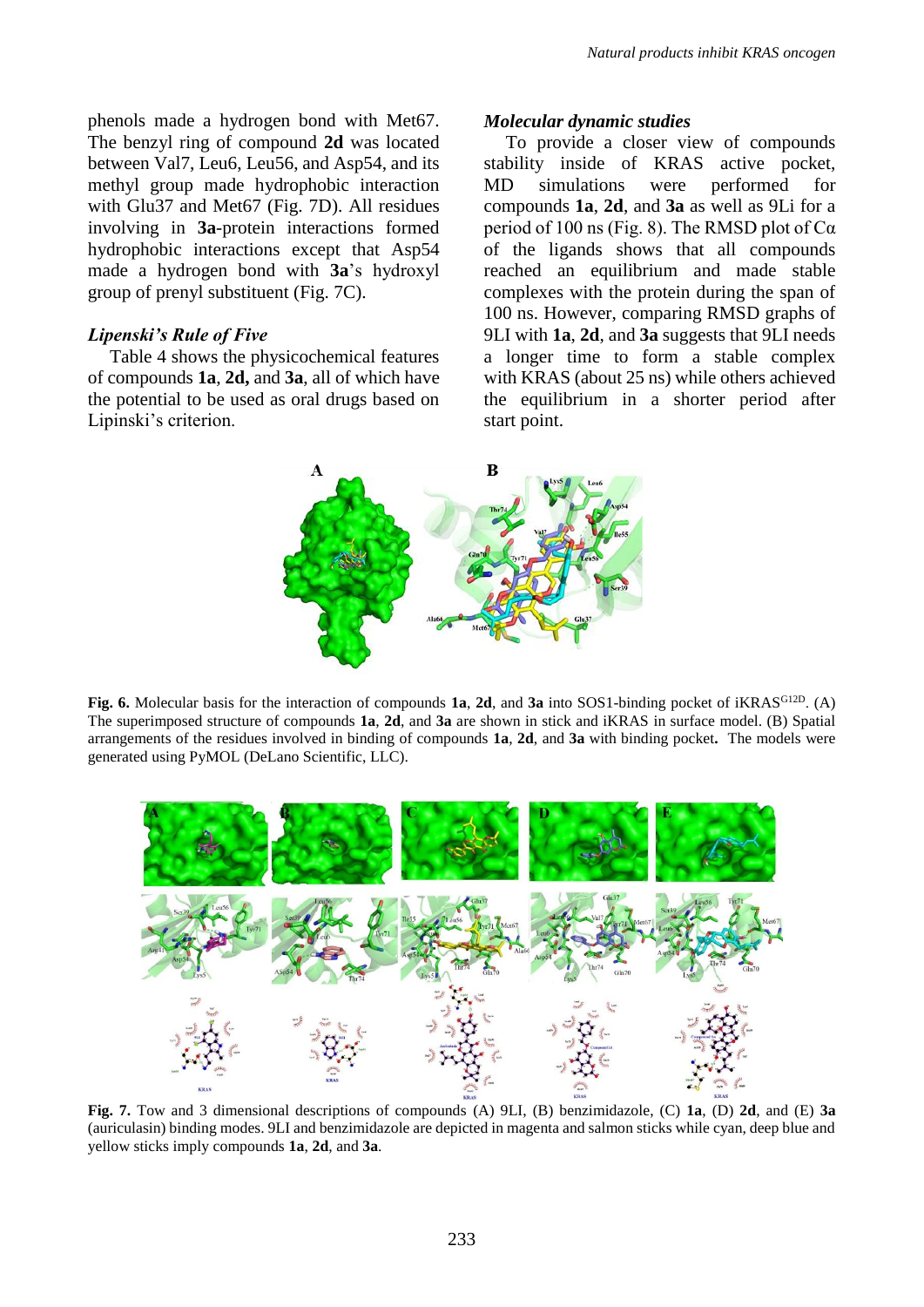**Table 2.** Two dimensional representations of 20 compounds retrieved from PubChem database and following docking simulations. Among them, **1a**, **2d**, and **3a** were chosen for further evaluations.

| <b>Compounds</b> | <b>PubChem IDs</b> | <b>Structures</b>                                                                                                | <b>Binding energies</b> |
|------------------|--------------------|------------------------------------------------------------------------------------------------------------------|-------------------------|
| 1a               | 362562             | HO                                                                                                               | $-9.5$                  |
| 1 <sub>b</sub>   | 1680               | $H_3C$<br>$\Omega$<br>$H_3C$<br>CH <sub>3</sub>                                                                  | $-8.1$                  |
| $1\mathrm{c}$    | 3322970            | CH <sub>3</sub><br>$H_3C$<br>$\overleftarrow{c}$ H <sub>3</sub>                                                  | $-7.4$                  |
| ${\bf 1d}$       | 454890             | CH <sub>3</sub>                                                                                                  | $-8.8$                  |
| $1\mathrm{e}$    | 500224             | CH <sub>3</sub><br>CH <sub>3</sub><br>O<br>H,<br>CH <sub>3</sub><br>$H_3C$<br>O<br>$H_3C$                        | $-7.8$                  |
| ${\bf 1f}$       | 390101             | CH <sub>3</sub><br>CH <sub>3</sub><br>$H_3C$<br>$H_3C$<br>$C_{H_3}$                                              | $-7.8$                  |
| ${\bf 2a}$       | 5357627            | O<br>CH <sub>3</sub><br>CH <sub>3</sub><br>H.<br>Ó.<br>∩                                                         | $-8.3$                  |
| $2\mathbf{b}$    | 375234             | CH <sub>3</sub><br>$\mathsf{CH}_3$<br>∝<br>CH <sub>3</sub><br>CH <sub>3</sub>                                    | $-9.3$                  |
| $2\mathrm{c}$    | 228560             | $\circ^{H}$<br>$H_3C$<br>CH <sub>3</sub><br>$\overleftarrow{c}$ н $_3$<br>$C_{H_3}$<br>$H_3C$<br>CH <sub>3</sub> | $-8.3$                  |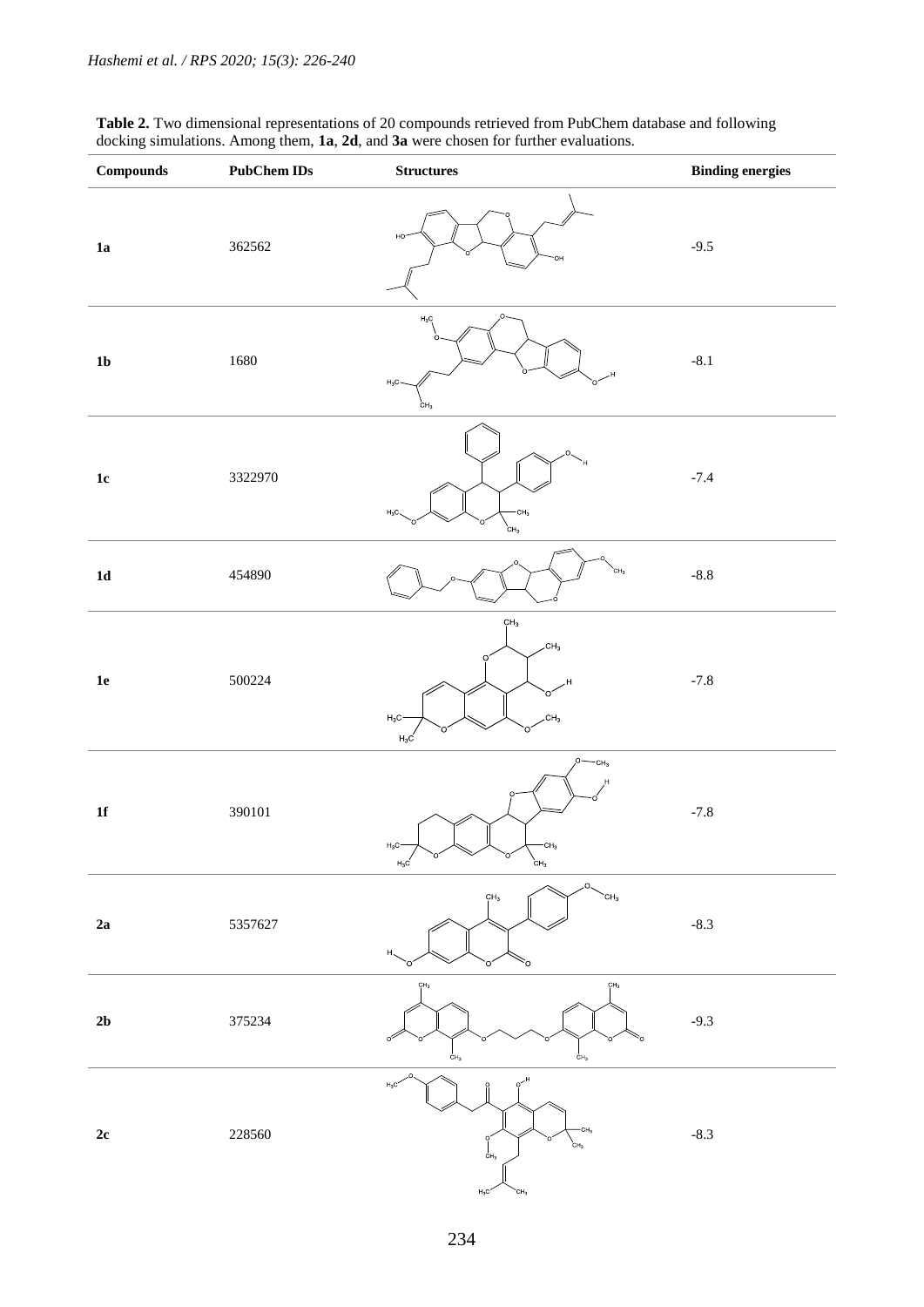### **Table 2.** (Continued)

| $\label{1.1} Compounds$ | <b>PubChem IDs</b> | $\begin{array}{ll} \textbf{Structures} \end{array}$                                                     | <b>Binding energies</b> |
|-------------------------|--------------------|---------------------------------------------------------------------------------------------------------|-------------------------|
| $2\mathbf{d}$           | 5381483            | $H_{\infty}$<br>CH <sub>3</sub>                                                                         | $-9$                    |
| $2\mathrm{e}$           | 5382848            | O,<br>H<br>$\ddot{\Omega}$<br>CH <sub>3</sub><br>$H_3C$<br>$H_3C$<br>CH <sub>3</sub><br>ö<br>Η,         | $\mbox{-}10$            |
| $2\mathbf{f}$           | 54676828           | .H<br>$\Omega$<br>CH <sub>3</sub><br>${\rm H_3C}$<br>o o<br>Ó                                           | $-7.5$                  |
| $2\mathbf{g}$           | 54678441           | O.<br>$\sim$ CH <sub>3</sub><br>$\mathbf{O}$<br>$H_3C$<br>Ó                                             | $-7.5$                  |
| 3a                      | 5358846            | $\frac{H}{I}$<br>Н                                                                                      | $-9.8$                  |
| $3\mathrm{b}$           | 403815             | CH <sub>3</sub><br>CH <sub>3</sub><br>$H_3C$                                                            | $-8.8$                  |
| 3c                      | 403814             | CH <sub>3</sub><br>CH <sub>3</sub><br>$H_3C$                                                            | $-9.3$                  |
| 4a                      | 18834              | CH <sub>3</sub><br>$\Omega$<br>CH <sub>3</sub><br>CH <sub>2</sub><br>CH <sub>3</sub><br>CH <sub>3</sub> | $-7.3$                  |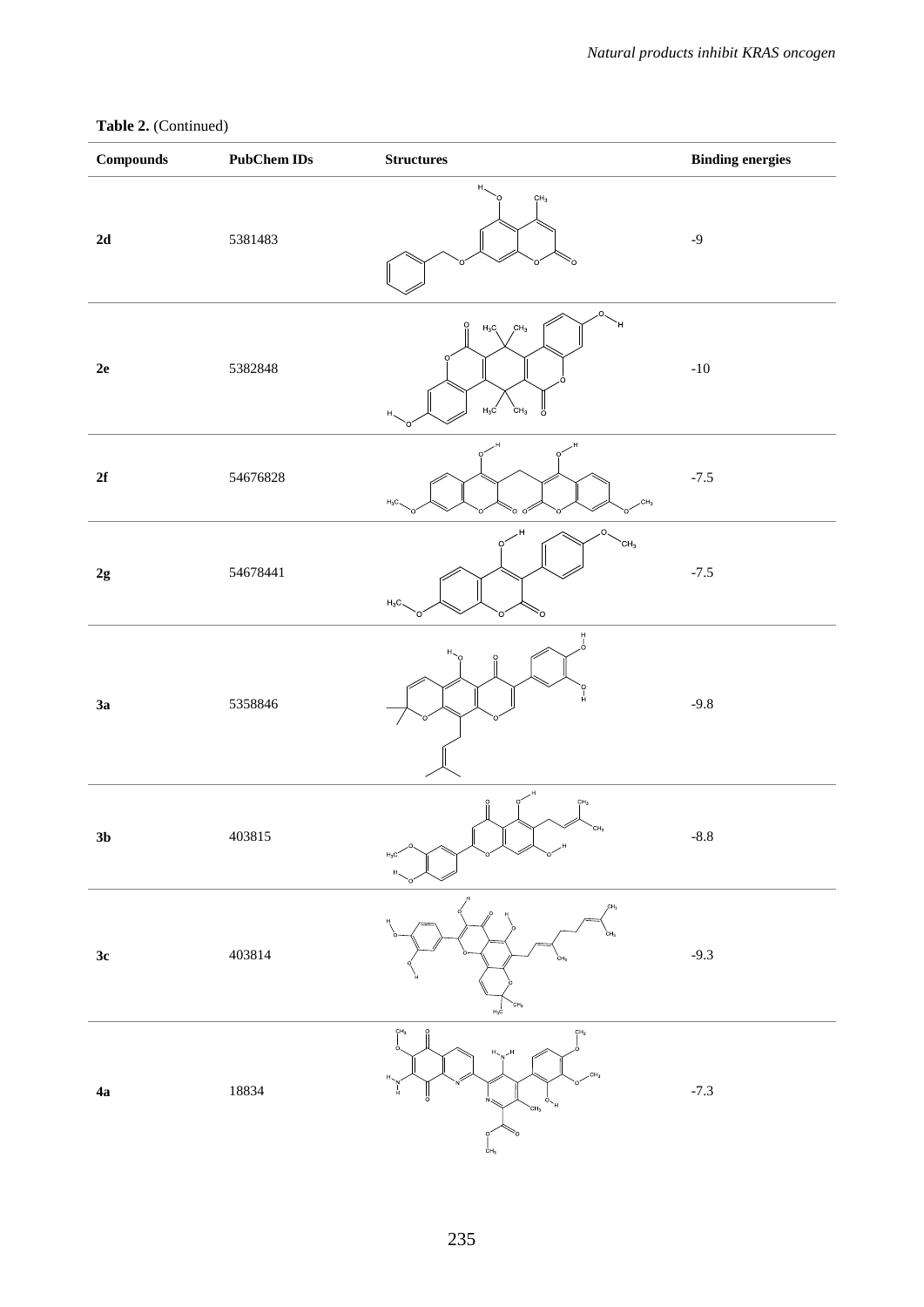### **Table 2.** (Continued)

| $\label{1.1} Compounds$ | <b>PubChem IDs</b> | $\begin{minipage}{.4\linewidth} Structures \end{minipage} \vspace{-0.00\linewidth}$                          | <b>Binding energies</b> |
|-------------------------|--------------------|--------------------------------------------------------------------------------------------------------------|-------------------------|
| $4\mathrm{b}$           | 135457174          | $H_3C$<br>$H_3C$<br>Η<br>CH <sub>3</sub><br>Ņ<br>CH <sub>3</sub><br>$H_3C$<br>ő<br>CH <sub>3</sub><br>∩<br>Ή | $-8.4$                  |
| $4c$                    | 312768             | $\rho$ — $c_{H_3}$<br>$\mathsf{H}_3\mathsf{C}$<br>`сн <sub>з</sub><br>÷.<br>$-CH3$<br>$H_3C$                 | $-7.2$                  |
| $4\mathrm{d}$           | 5298               | $\Omega$<br>$H^2$<br>H<br>ó<br>ó<br>Ή                                                                        | $\text{-}8$             |
|                         |                    |                                                                                                              |                         |



**Fig. 8.** RMSD plot of KRASG12D in complex with a, **1a** (black), **2d** (red), **3a** (auriculasin, green), and 9LI (blue).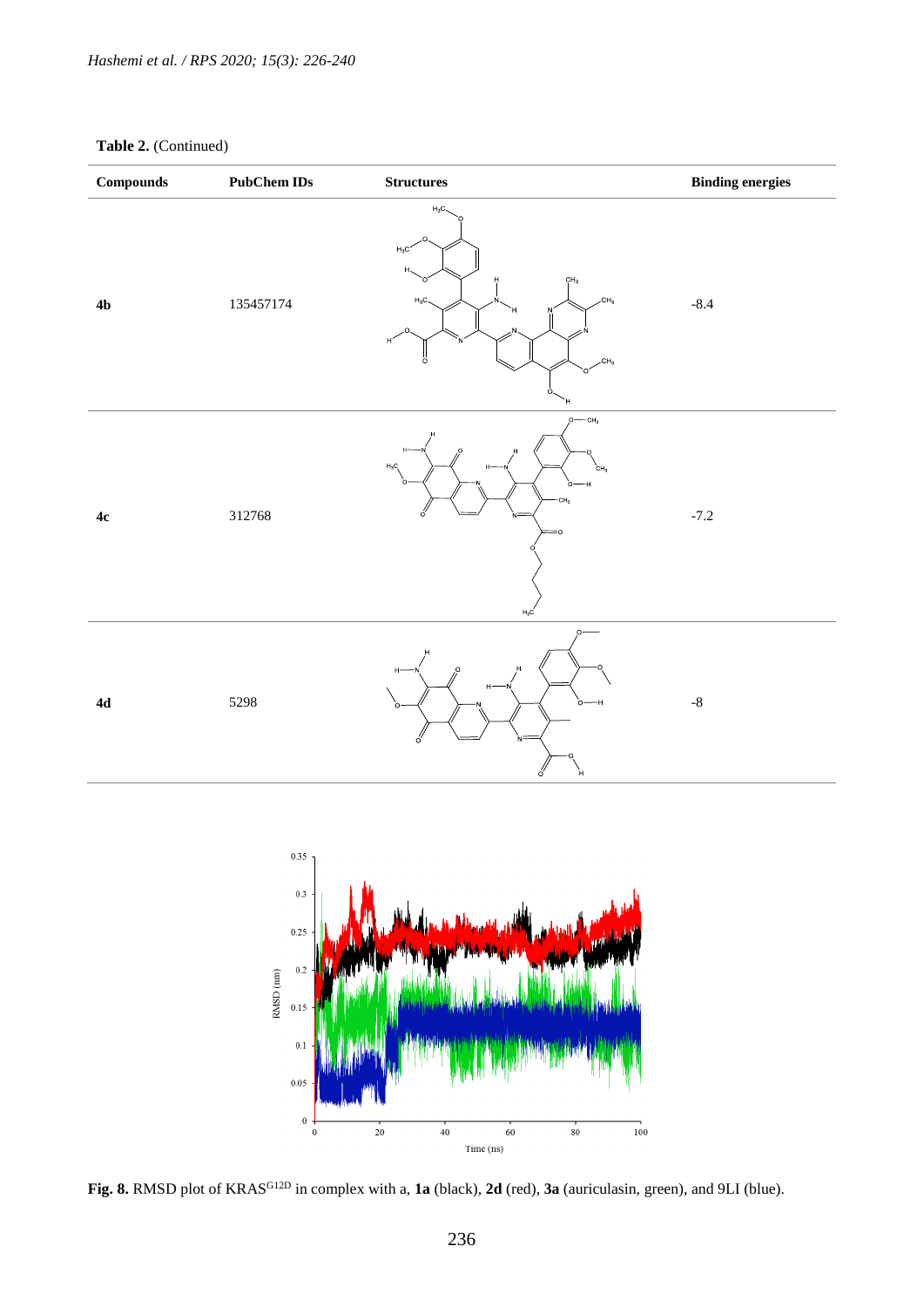| Compounds            | Chemical structures         | Binding energies<br>(kcal/mol) | Residues involved in interaction                                                           |
|----------------------|-----------------------------|--------------------------------|--------------------------------------------------------------------------------------------|
| 9LI                  | CI<br>CI<br>NH <sub>2</sub> | $-5.2$                         | Lys5, Val7, Ser39, Arg41, Asp54,<br>Leu56, Tyr71, Gly75                                    |
| <b>Benzimidazole</b> |                             | $-5$                           | Lys5, Leu6, Val7, Ser39, Asp54,<br>Leu56, Tyr71, Thr74                                     |
| 1a                   | HO-                         | $-9.5$                         | Val7, Lys5, Leu56, Tyr71, Asp54,<br>Ser39, Thr74, Leu6, Ala66, Gln70,<br>Met <sub>67</sub> |
| 2d                   | ÒН                          | $-9$                           | Val7, Lys5, Leu56, Tyr71, Asp54,<br>Thr74, Leu6, Gln70, Met67, Glu37                       |
| 3a (Auriculasin)     | HO.<br>OH                   | $-9.8$                         | Lys5, Leu56, Tyr71, Asp54, Ser39,<br>Thr74, Leu6, Ala66, Gln70, Met67,<br>Glu37, Ileu55    |

**Table 3.** Binding energy values and residues of interaction for compounds **1a**, **2d,** and **3a** in comparison with previously examined compounds **(9LI and** benzimidazole).

9LI, 4,6-dichloro-2-methyl-3-aminoethyl-indole.

**Table 4.** Physicochemical features of compounds **1a**, **2d** and **3a** based on Lipenski's Rule of Five.

| Compounds       | Molecular weight<br>(Da) | No. Hbond donor | No. Hbond<br>acceptor | LogP     | <b>Molecular refractivity</b> |
|-----------------|--------------------------|-----------------|-----------------------|----------|-------------------------------|
| Lipenski's rule | $\leq 500$               | $\leq 5$        | $\leq 10$             | $\leq$ 5 | $40-130$                      |
| 1a              | 346                      |                 | 4                     | 0.94     | 81                            |
| 2d              | 282                      |                 | 4                     | 2.34     | 70.43                         |
| 3a              | 420                      |                 |                       | 3.6      | 111.79                        |

#### **DISCUSSION**

This study focuses on finding the potential inhibitors of iKRAS<sup>G12D</sup>, a subtype of RAS GTPase proteins, whose mutations have been previously demonstrated in several types of cancers (1). KRAS serves as an important modulator of cell growth signaling pathway (2). Therefore, its inhibition may be an appropriate target for the treatment of KRAS dependenttumors. However, the picomolar affinity of GTP to KRAS and micromolar concentration of

cellular GTP are the reasons why designing a competitive inhibitor seems to be hardly practical (13). Therefore, this study has been planned in order to assess the interfere SOS1 interaction, the enzyme which catalyzes the exchange of GDP to GTP allowing KRAS to be active which further sends the cell growth signal to downstream proteins (2).

We focused on the mutation on G12 residue (KRASG12D) which suppresses GAP-induced GTP hydrolysis (23) and makes the protein constitutively inactive form. The persistence of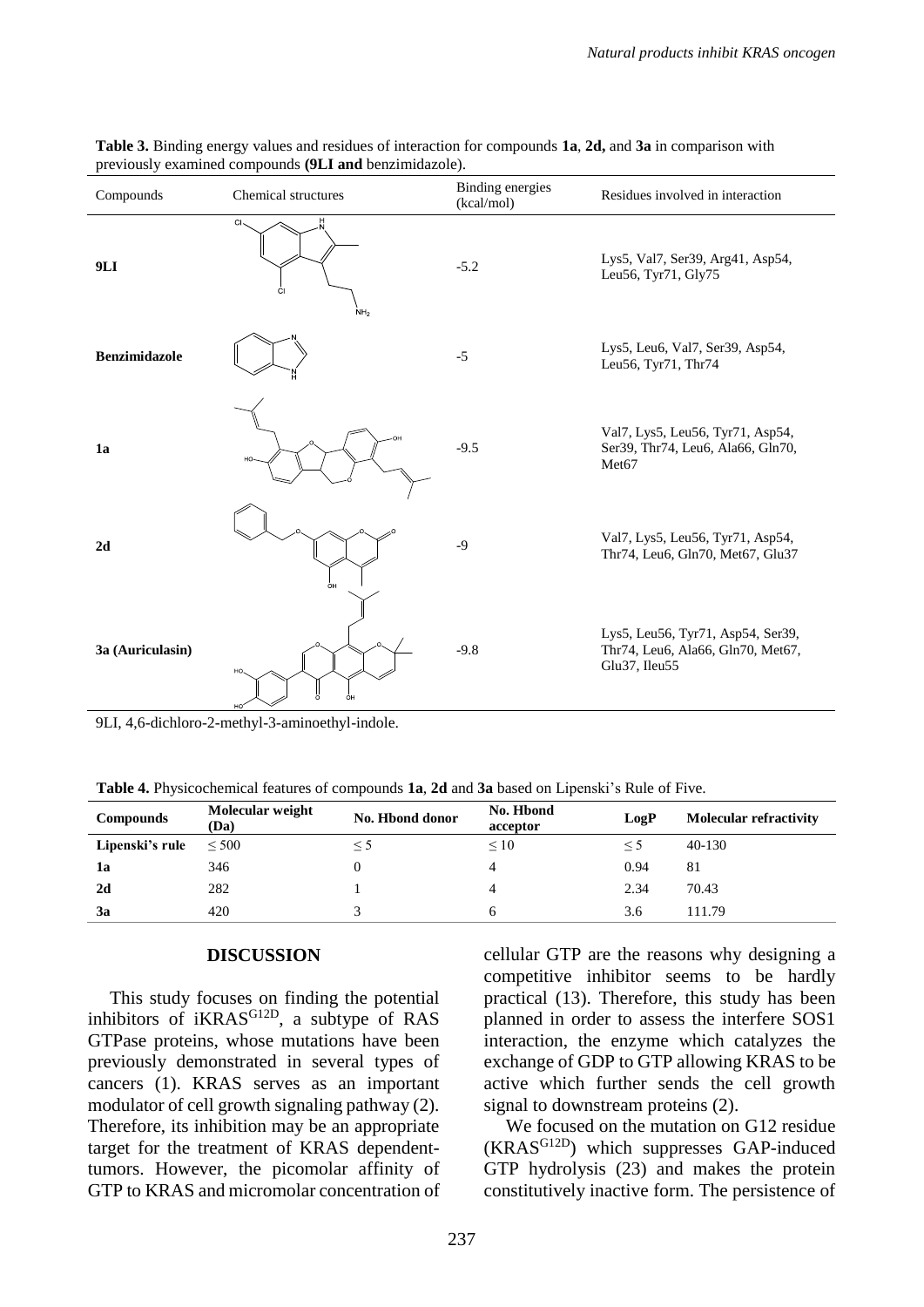active GTP-bound leads to the constant activation of its downstream pathways and hence, abnormal cell growth happens.<br>Moreover,  $iKRAS^{G12D}$  was preferred for Moreover, *i*KRAS<sup>G12D</sup> discovering new potential inhibitors since this form is unable to hydrolyze GTP and hence returning to its inactive form.

Flavonoids are appropriate candidates to find potential lead compounds for *i*KRAS<sup>G12D</sup> inhibition since they have been demonstrated to inhibit the activity of enzymes involving in cancer, RAS gene expression, and RAS posttranslational modification (15,16,24,25). Herein, the *in silico* results indicated that several flavonoids are capable of *i*KRAS<sup>G12D</sup> inhibition as their binding modes and pharmacophoric features are coincident with the KRAS<sup>G12D</sup>-9LI complex (Table 1). This could be another promising mechanism for their anticancer properties, however, further evaluations are required.

Based on molecular docking and MD results, compounds **1a**, **2d**, and **3a** might be potential candidates to interfere with *i*KRAS<sup>G12D</sup>-SOS1 interaction. The lower binding energy of the protein in complex with **1a**, **2d**, and **3a** suggests that these compounds are hypothetically more potent than 9LI against *i*KRAS<sup>G12D</sup> (Table 3). Forming more interaction with the binding pocket may be an explanation for their higher affinity to  $iKRAS^{G12D}$  (Table 3 and Fig. 7).

Furthermore, compound **3a** seems more promising than **1a** and **2d** due to its lower binding energy (Tables 2 and 3). However, a comparison of MD results for **1a**, **2d**, and **3a** showed that these compounds inhibit KRAS in a similar manner according to the time they need to achieve the equilibrium (Fig. 8).

Compound **3a**, known as auriculasin, has been associated with anticancer effects in humans and mice. This feature is partly attributed to its ortho-located dihydroxyphenyl (catechol) group and its prenyl side chain (26,27). Since it has been demonstrated that auriculasin has the potential to inhibit other types of hydrolases such as phosphodiesterase enzyme (28), it is plausible to suggest that compound **3a** may exert its impact by acting as a direct inhibitor of KRAS during its activation by SOS, another mechanism for its anticancer activity.

Other inhibitors aiming to disturb KRAS-SOS1 interaction have been identified (29). However, their emphasis was put on SOS1 protein rather than KRAS itself. For instance, Hiling *et al*. found an inhibitor by a series of biophysical techniques. However, the mechanism by which their inhibitor prevents KRAS-SOS1 complex was different, so that it bound to SOS1 protein not KRAS, another mechanism with the same final result (30). Moreover, a peptide mimicking the α-helix of SOS1 was synthesized by Patgiti *et al*. which was able to attach KRAS and inhibit its activity (31). After testing more than 160,000 molecules, Burns *et al*. found small molecules whose anti- KRAS inhibition was due to their attachment to SOS1 binding domain (32).

Finding new compounds with the capability of interfering with protein-protein interactions is complicated since a large surface is needed for effector recognition and contact. Therefore, a bulky compound is needed to overlap with all parts of the interfacial surface area, and this doesn't match with drug-likeness properties (33). However, auriculasin has a low molecular weight (420.406 g/mol) and therefore, it is appropriate for being considered as a drug.

Although values obtained by docking analysis should be considered as a theoretical approximation, this information could be useful to explore possible mechanisms by which these natural-derived ligands behave as anticancer compounds, in particular, if they directly bind proteins such as RAS. In addition, the proposed compounds could be considered as potential leading compounds to design new and safe drugs for the treatment of cancers related to KRASG12D .

## **CONCLUSION**

Although three final compounds (**1a**, **2d**, and **3a**) had similar RMSD plots, which implies their similar behaviors reaching the equilibrium, docking simulations suggested that auriculasin (**3a**) formed the most favorable complex with the protein due to its lowest binding energy compared with **1a** and 2d. Moreover, this compound can be an appropriate candidate to be formulated as an oral drug.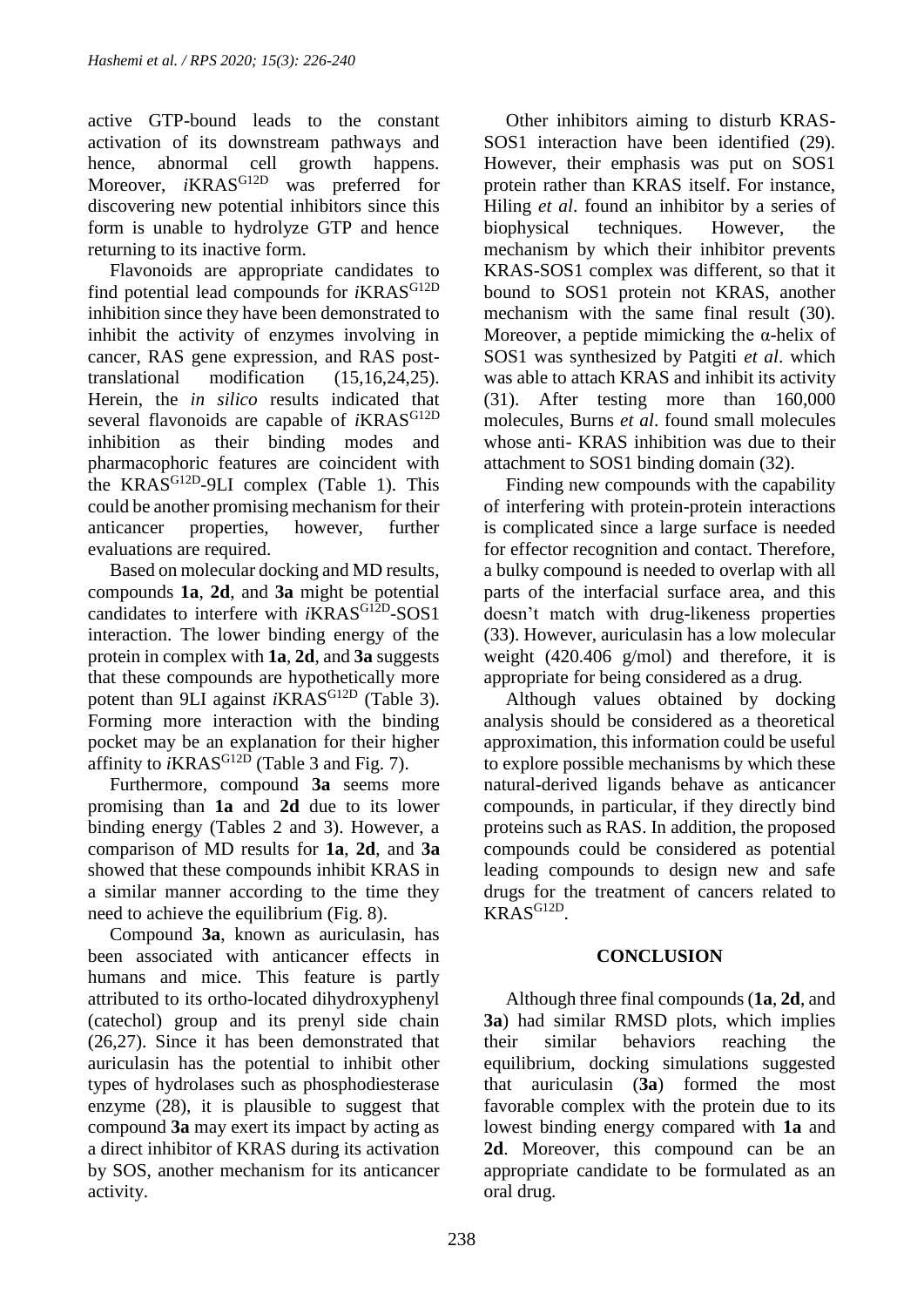#### **ACKNOWLEDGMENTS**

This study was financially (Grant No. 87-02- 33-7118) supported by the Research Council of Tehran University of Medical Sciences, Tehran, I.R. Iran.

#### **CONFLICT OF INTEREST STATEMENT**

The authors declare no conflict of interest for this study.

#### **AUTHORS' CONTRIBUTION**

S. Hashemi, A. Sharifi, and S. Zareei performed the experiments and acquisition of data and analysis of the results. S. Zareei and Gh. Mohamedi wrote the manuscript draft and M. Biglar and M. Amanlou proposed the experiments and research design and approval of the final version for published.

#### **REFERENCES**

- 1. Cox AD, Der CJ. Ras history: the saga continues. Small GTPases. 2010;1(1):2-27. DOI: 10.4161/sgtp.1.1.12178.
- 2. Schubbert S, Shannon K, Bollag G. Hyperactive ras in developmental disorders and cancer. Nat Rev Cancer. 2007;7(4):295-308. DOI: 10.1038/nrc2109.
- 3. Yu Y, Nie Y, Feng Q, Qu J, Wang R, Bian L, *et al*. Targeted covalent inhibition of Grb2-Sos1 interaction through proximity-induced conjugation in breast cancer cells. Mol Pharm. 2017;14(5):1548-1557. DOI: 10.1021/acs.molpharmaceut.6b00952.
- 4. Ahmadian MR, Zor T, Vogt D, Kabsch W, Selinger Z, Wittinghofer A, *et al*. Guanosine triphosphatase stimulation of oncogenic ras mutants. Proc Natl Acad Sci U S A. 1999;96(12):7065-7070. DOI: 10.1073/pnas.96.12.7065.
- 5. Aoki K, Yoshida T, Sugimura T, Terada M. Liposome-mediated *in vivo* gene transfer of antisense K-ras construct inhibits pancreatic tumor dissemination in the murine peritoneal cavity. Cancer Res. 1995;55(17):3810-3816.
- 6. Kloog Y, Gana-Weisz M, Niv H, Elad G, Marciano D, Haklai R. Dislodgment and accelerated degradation of ras. Neurosci Lett. 1997;237:S28-S28. DOI: 10.1016/S0304-3940(97)90115-4.
- 7. Marom M, Haklai R, Ben-Baruch G, Marciano D, Egozi Y, Kloog Y. Selective inhibition of rasdependent cell growth by farnesylthiosalisylic acid. J Biol Chem. 1995;270(38):22263-22270. DOI: 10.1074/jbc.270.38.22263.
- 8. McCormick F. Ras GTPase activating protein: signal transmitter and signal terminator. Cell. 1989;56(1):5-8.

DOI: 10.1016/0092-8674(89)90976-8.

- 9. Cully M, Downward J. SnapShot: ras signaling. Cell. 2008;133(7):1292-1292.e1. DOI: 10.1016/j.cell.2008.06.020.
- 10. Mariyama M, Kishi K, Nakamura K, Obata H, Nishimura S. Frequency and types of point mutation at the 12th codon of the c-Ki-ras gene found in pancreatic cancers from Japanese patients. Jpn J Cancer Res. 1989;80(7):622-626. DOI: 10.1111/j.1349-7006.1989.tb01687.x.
- 11.Barbacid M. Ras genes. Annu Rev Biochem. 1987;56(1):779-827.

DOI: 10.1146/annurev.bi.56.070187.004023.

- 12. Ellis CA, Clark G. The importance of being K-ras. Cell Signal. 2000;12(7):425-434. DOI: 10.1016/s0898-6568(00)00084-x.
- 13. Gysin S, Salt M, Young A, McCormick F. Therapeutic strategies for targeting ras proteins. Genes Cancer. 2011;2(3):359-372. DOI: 10.1177/1947601911412376.
- 14. Zhan G, Pan L, Tu K, Jiao S. Antitumor, antioxidant, and nitrite scavenging effects of Chinese water chestnut (*Eleocharis dulcis*) peel flavonoids. J Food Sci. 2016;81(10):H2578-H2586. DOI: 10.1111/1750-3841.13434.
- 15.Ranelletti FO, Maggiano N, Serra FG, Ricci R, Larocca LM, Lanza P, *et al*. Quercetin inhibits p21 ras expression in human colon cancer cell lines and in primary colorectal tumors. Int J Cancer. 2000;85(3):438-445.
- DOI: 10.1002/(SICI)1097-0215(20000201)85:3<438:: AID-IJC22>3.0.CO;2-F
- 16. Kang HM, Kim JH, Lee MY, Son KH, Yang DC, Baek NI, *et al*. Relationship between flavonoid structure and inhibition of farnesyl protein transferase. Nat Prod Res. 2004;18(4):349-356. DOI: 10.1080/14786410310001622022.
- 17. Sebastian RS, Goldman JD, Enns CW, Moshfegh AJ. Usual intakes of flavonoids: estimates from what we eat in America, NHANES 2007-2010. FASEB J. 2017;31(1 Supplement):647.3.
- 18. Azuine MA, Bhide SV. Adjuvant chemoprevention of experimental cancer: catechin and dietary turmeric in forestomach and oral cancer models. J Ethnopharmacol. 1994;44(3):211-217. DOI: 10.1016/0378-8741(94)01188-5.
- 19. Kuzuhara T, Suganuma M, Fujiki H. Green tea catechin as a chemical chaperone in cancer prevention. Cancer lett. 2008;261(1):12-20. DOI: 10.1016/j.canlet.2007.10.037.
- 20. Markt P, Schuster D, Langer T. Pharmacophore models for virtual screening. In: Sotriffer C, Mannhold R, Kubinyi H, Folkers G, editors. Virtual screening: principles, challenges, and practical guidelines: Wiley-VCH; 2011. pp. 115-152. DOI: [10.1002/9783527633326.ch5](https://doi.org/10.1002/9783527633326.ch5)
- 21. Maurer T, Garrenton LS, Oh A, Pitts K, Anderson DJ, Skelton NJ, *et al*. Small-molecule ligands bind to a distinct pocket in ras and inhibit Sos-mediated nucleotide exchange activity. Proc Natl Acad Sci U S A. 2012;109(14):5299-5304. DOI: 10.1073/pnas.1116510109.